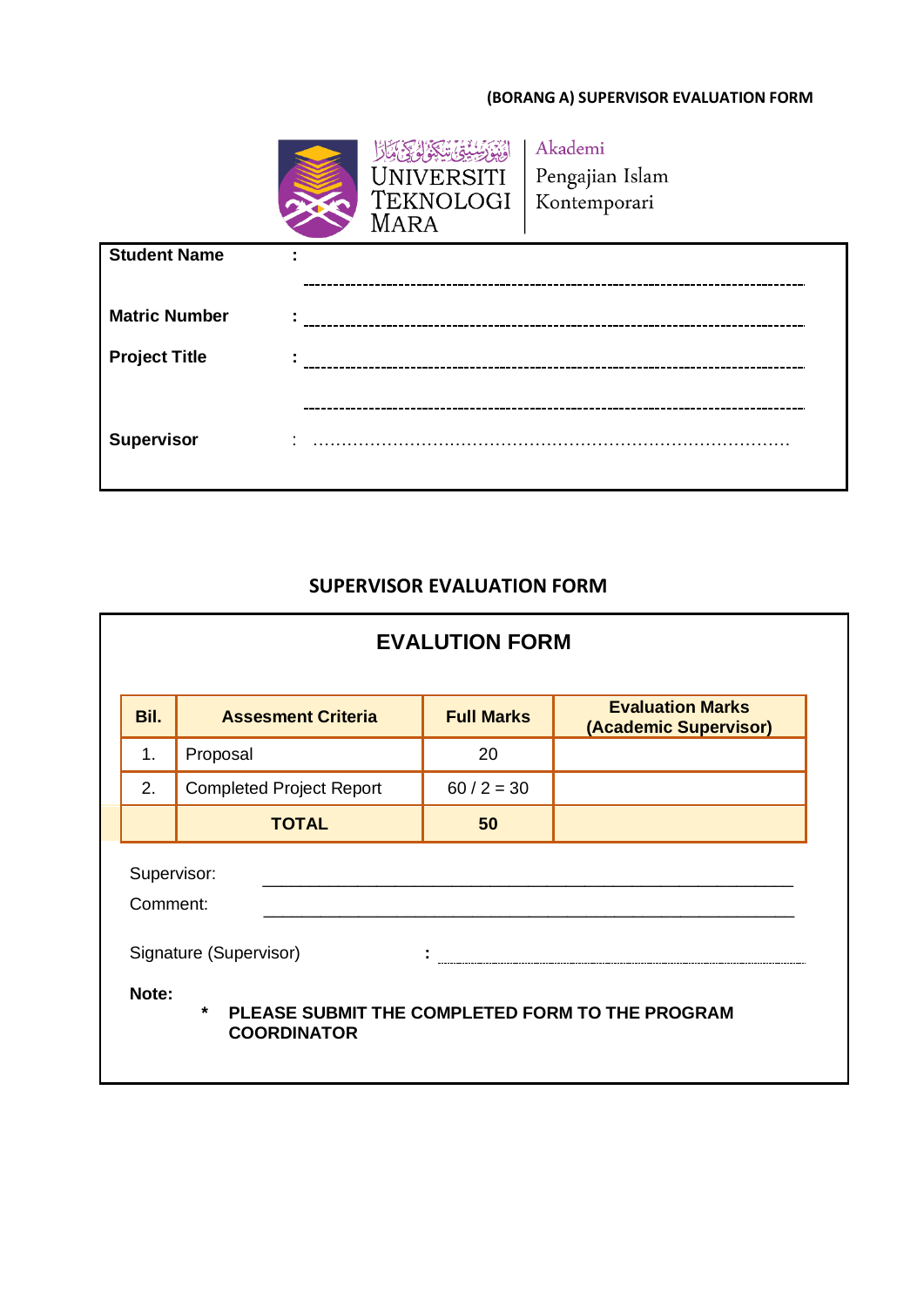| <b>EVALUATION FORM - PROPOSAL</b> |  |  |
|-----------------------------------|--|--|
|-----------------------------------|--|--|

| Bil. | <b>Assessment Criteria</b>                                                                                                                                                          | <b>Full</b><br>marks | <b>Score</b> |
|------|-------------------------------------------------------------------------------------------------------------------------------------------------------------------------------------|----------------------|--------------|
| 1.   | <b>Project Background and Problem</b><br>(Appropriate working title, clear problem statement,<br>well-defined project scope.)                                                       | 3                    |              |
| 2.   | <b>Objectives</b><br>(Clear, measurable and achievable.)                                                                                                                            | 3                    |              |
| 3.   | <b>Significance of the Study</b><br>(Relevant to the community and practitioners.)                                                                                                  | $\overline{2}$       |              |
| 4.   | <b>Literature Review</b><br>(Able to identify, collect, summarize and analyze<br>relevant and latest issues of subject matter.)                                                     | 5                    |              |
| 5.   | <b>Project Methodology</b><br>(Appropriate approach, methods, sources and<br>deliverables in accomplishing the project.)                                                            | $\overline{4}$       |              |
| 6.   | <b>Presentation of the Report</b><br>(Follow the given guidelines, consistency of the<br>contents, clarity, and language of the report, contain<br>valid references and citations.) | 3                    |              |
|      | <b>TOTAL MARKS</b>                                                                                                                                                                  | 20                   |              |